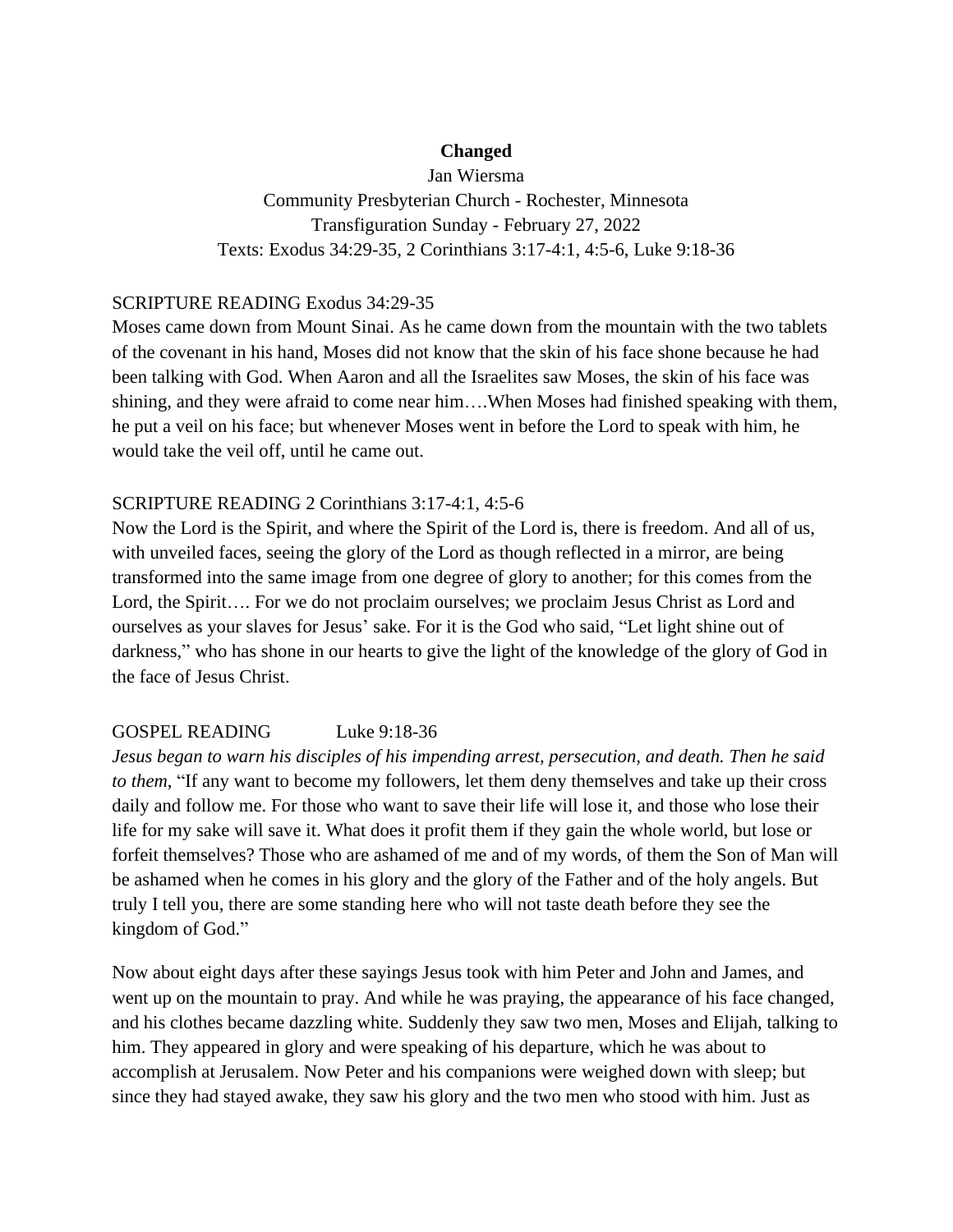they were leaving him, Peter said to Jesus, "Master, it is good for us to be here; let us make three dwellings, one for you, one for Moses, and one for Elijah" —not knowing what he said. While he was saying this, a cloud came and overshadowed them; and they were terrified as they entered the cloud. Then from the cloud came a voice that said, "This is my Son, my Chosen; listen to him!" When the voice had spoken, Jesus was found alone. And they kept silent and in those days told no one any of the things they had seen. Holy Wisdom, Holy Word. Thanks be to God.

# **God of glory, Christ shone upon the mountaintop. Cast the brilliance of your gospel into**



# **our hearts, that the light of Christ may shine in all we do. Amen**

Jesus often went up the mountain to pray, alone. This time he took three disciples and they saw and heard and felt things they'd never known before. Was he preparing them for his suffering? Or for their own? Or was he teaching them that there is truth greater than the violence to come? Maybe they saw Jesus as he would look to them after his resurrection? Did Jesus really change?

Or were the disciples changed?

Carole Kinion Copeland taught me, "If you change the way you look at things- you change the way things look." <sup>1</sup> Go one step further: If you change the way you look at things, are you changed, too? When Moses came down from the mountain with the 10 Commandments, his face was too bright to look at; he had to wear a veil to live among the people. In our New Testament reading we are told, when we look at God with "unveiled faces," we too are transformed.

This week, I was nearly overwhelmed by the sights and sounds of war dominating the news. This on top of the disturbing visuals and voices in the trials revisiting terrible crimes. This on top of two years of covid, of faces veiled by masks. And the world kept feeling darker and more hopeless. And I kept wondering, Where is God

in this?

And something inside me said, "Jan, are you even looking for God? Are you even listening?" So I tried. It was easy to see God in some things: the sunlight on the fresh snow. A new blossom on my hibiscus. The more you look for God, the more God shows up, I



<sup>&</sup>lt;sup>1</sup> Carole was quoting Wayne Dyer.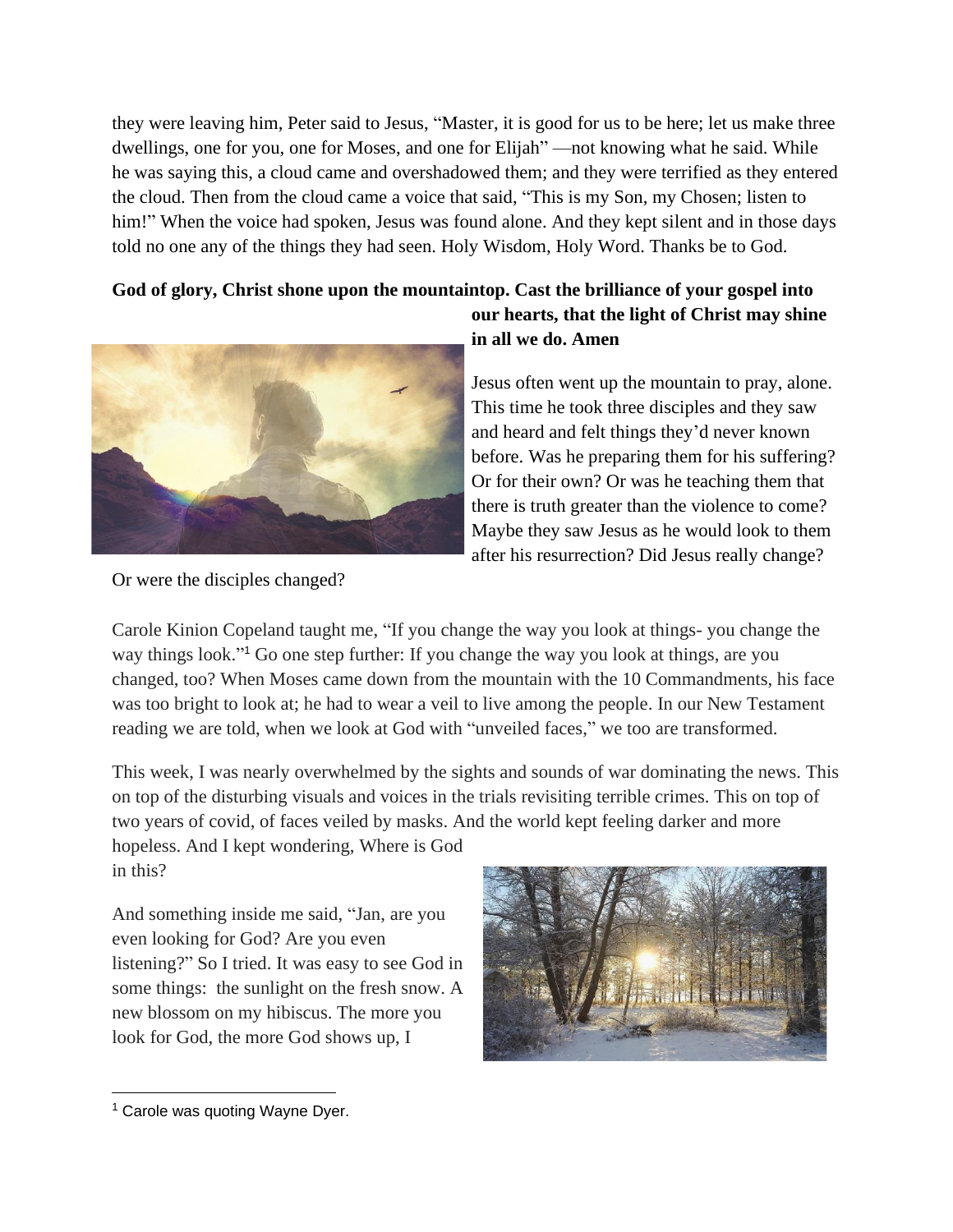#### learned.

I heard God in the voices of the women who gathered to watch the video "Not for Sale," the true story of a man who lost everything - career, home, marriage - because he brought his anti-racist principles into his real estate business. The story was tragic, but the love and understanding shared afterward was God's voice of love speaking into that sadness. I could hear God in them.

Sometimes I didn't see God right away: like when Bob came in covered with snow and bleeding after a fall on the ice. My heart jumped right out of my chest to him. I imagine it's a little like when your child comes to you hurt or crying, and even if you were mad at her ten minutes before, your love rushes out of you instantly. (To be clear, Bob isn't a child, I wasn't mad at him, and he is fine.)

Or the news from my sister and brother-in-law, who are with his sister for her last days and hours. How she said she's ready to end her many years' standoff with cancer: how she has come to see Death as a friend, not an adversary, Death's coming as peace, not punishment. Wasn't that the voice of God in her 5-year-old nephew telling her,

"Have a nice life in heaven!"

If you have paid attention at all this week, you have seen too much violence, witnessed too much anguish, heard too much anger. Right now, pay attention to something bigger, stronger, more resilient. Where in this last week have you met God? Where have you heard God? Where have you seen God? Take a minute to stop and remember. What has opened your heart, or moved you to love? Then if you'd like to share a



thought, please raise your hand. We'll listen for those online first, then come back to those here



onsite.

*Thoughts shared: about Russian people protesting their governments brutal attack on Ukraine;* 

*~about the serendipitous presence of a family friend when a member of the family, who otherwise would have been alone, experienced a bad fall that put her in the hospital. The teenaged friend was about to call the ambulance. ~about a new neighbor who offered a* 

*handwritten note of thanks when a member helped shovel her driveway. ~about the Rochester Orchestra's performance of a piece that was, 90 years ago, the first by a Black woman composer to be premiered by a major orchester; also a piece by Tschaikovsky,*